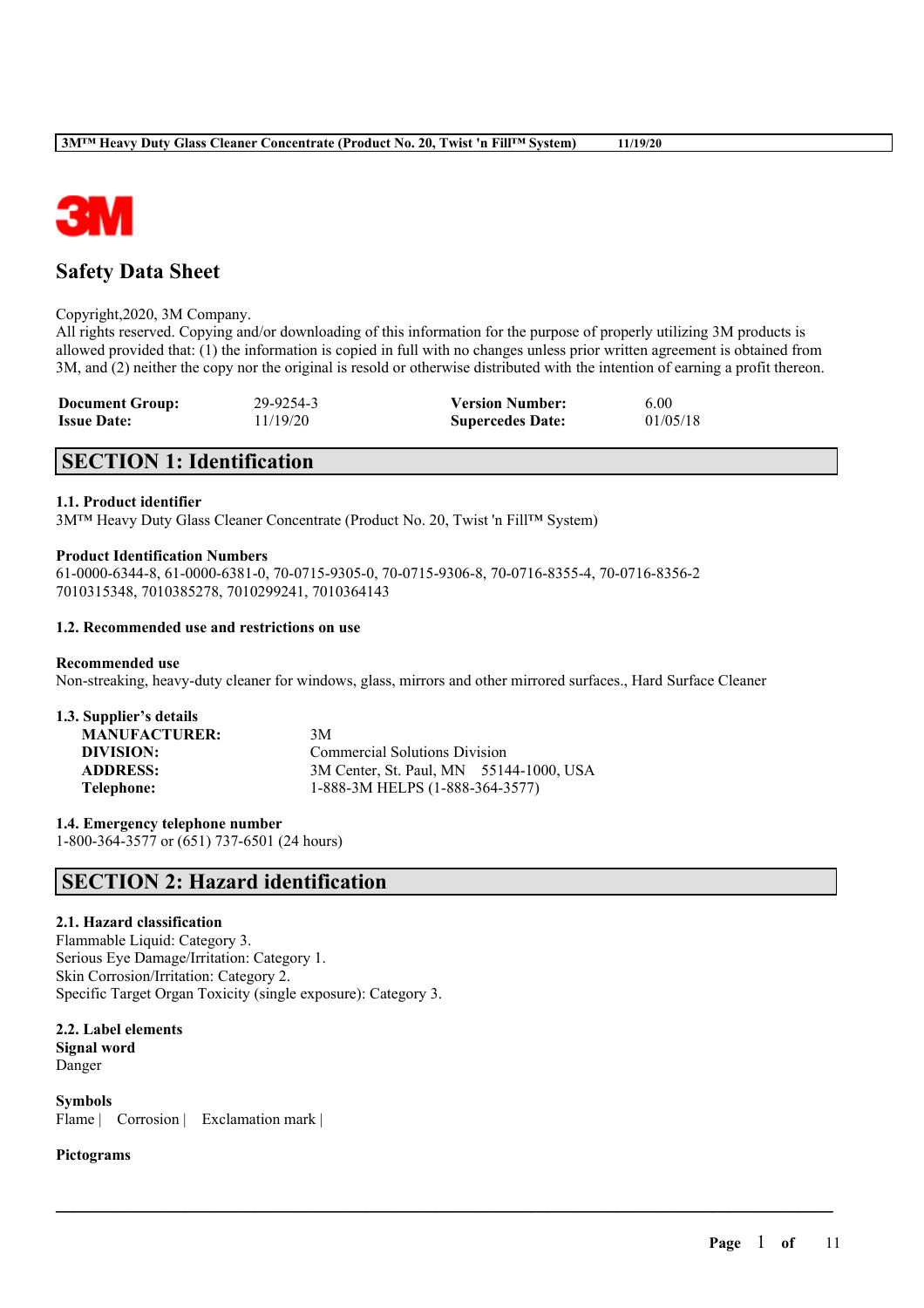

**Hazard Statements** Flammable liquid and vapor.

Causes serious eye damage. Causes skin irritation. May cause drowsiness or dizziness.

#### **Precautionary Statements**

## **Prevention:**

Keep away from heat/sparks/open flames/hot surfaces. - No smoking. Ground/bond container and receiving equipment. Use only non-sparking tools. Take precautionary measures against static discharge. Keep container tightly closed. Use explosion-proof electrical/ventilating/lighting equipment. Avoid breathing dust/fume/gas/mist/vapors/spray. Use only outdoors or in a well-ventilated area. Wear protective gloves and eye/face protection.

Wash thoroughly after handling.

#### **Response:**

IF INHALED: Remove person to fresh air and keep comfortable for breathing.

IF ON SKIN (or hair): Take off immediately all contaminated clothing. Rinse skin with water/shower.

IF IN EYES: Rinse cautiously with water for several minutes. Remove contact lenses, if present and easy to do. Continue rinsing.

Immediately call a POISON CENTER or doctor/physician.

If skin irritation occurs: Get medical advice/attention.

Take off contaminated clothing and wash it before reuse.

In case of fire: Use a fire fighting agent suitable for flammable liquids such as dry chemical or carbon dioxide to extinguish.

#### **Storage:**

Store in a well-ventilated place. Keep container tightly closed. Keep cool. Store locked up.

## **Disposal:**

Dispose of contents/container in accordance with applicable local/regional/national/international regulations.

60% of the mixture consists of ingredients of unknown acute inhalation toxicity.

# **SECTION 3: Composition/information on ingredients**

| <i>Ingredient</i>                   | C.A.S. No.         | $\frac{9}{6}$ by Wt          |
|-------------------------------------|--------------------|------------------------------|
| 11-PROPOXY-2-PROPANOL               | $1569 - 01 - 3$    | 30 - 60 Trade Secret *       |
| <b>WATER</b>                        | $17732 - 18 - 5$   | 30 - 60 Trade Secret *       |
| <b>ALKYL ETHOXY CARBOXYLIC ACID</b> | $1220622 - 96 - 8$ | 1 - 5 Trade Secret *         |
| <b>ETHANOLAMINE</b>                 | 141-43-5           | $0.5 - 1.5$ Trade Secret $*$ |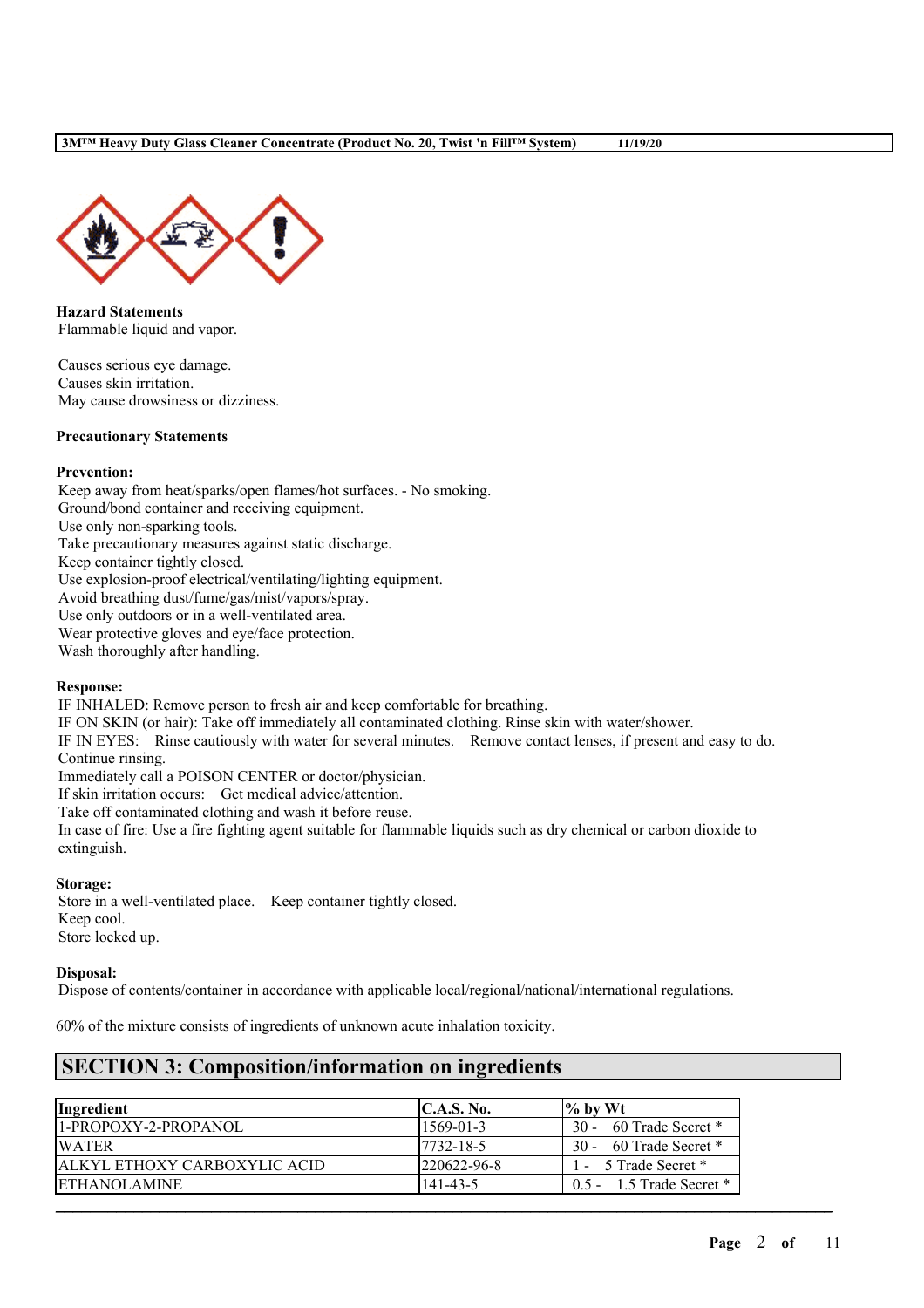| Fragrance                                   | Trade Secret* | $\leq 1$ Trade Secret *    |
|---------------------------------------------|---------------|----------------------------|
| C <sub>10</sub> -16 Alcohol Ethoxylate      | 68002-97-1    | $\leq 0.5$ Trade Secret *  |
| Amino anthraquinone sodium salt             | Trade Secret* | $\leq 0.05$ Trade Secret * |
| Chromophore substituted poly (oxy alkylene) | Trade Secret* | $\leq 0.01$ Trade Secret * |

\*The specific chemical identity and/or exact percentage (concentration) of this composition has been withheld as a trade secret.

## **SECTION 4: First aid measures**

## **4.1. Description of first aid measures**

## **Inhalation:**

Remove person to fresh air. If you feel unwell, get medical attention.

#### **Skin Contact:**

Immediately wash with soap and water. Remove contaminated clothing and wash before reuse. If signs/symptoms develop, get medical attention.

#### **Eye Contact:**

Immediately flush with large amounts of water for at least 15 minutes. Remove contact lenses if easy to do. Continue rinsing. Immediately get medical attention.

## **If Swallowed:**

Rinse mouth. If you feel unwell, get medical attention.

## **4.2. Most important symptoms and effects, both acute and delayed**

See Section 11.1. Information on toxicological effects.

#### **4.3. Indication of any immediate medical attention and special treatment required** Not applicable.

## **SECTION 5: Fire-fighting measures**

## **5.1. Suitable extinguishing media**

In case of fire: Use a fire fighting agent suitable for flammable liquids such as dry chemical or carbon dioxide to extinguish.

## **5.2. Special hazards arising from the substance or mixture**

Closed containers exposed to heat from fire may build pressure and explode.

#### **Hazardous Decomposition or By-Products**

| <b>Substance</b> |  |
|------------------|--|
| Carbon monoxide  |  |
| Carbon dioxide   |  |

**Substance Condition** During Combustion During Combustion

## **5.3. Special protective actions for fire-fighters**

Water may not effectively extinguish fire; however, it should be used to keep fire-exposed containers and surfaces cool and prevent explosive rupture. Wear full protective clothing, including helmet, self-contained, positive pressure or pressure demand breathing apparatus, bunker coat and pants, bands around arms, waist and legs, face mask, and protective covering for exposed areas of the head.

 $\mathcal{L}_\mathcal{L} = \mathcal{L}_\mathcal{L} = \mathcal{L}_\mathcal{L} = \mathcal{L}_\mathcal{L} = \mathcal{L}_\mathcal{L} = \mathcal{L}_\mathcal{L} = \mathcal{L}_\mathcal{L} = \mathcal{L}_\mathcal{L} = \mathcal{L}_\mathcal{L} = \mathcal{L}_\mathcal{L} = \mathcal{L}_\mathcal{L} = \mathcal{L}_\mathcal{L} = \mathcal{L}_\mathcal{L} = \mathcal{L}_\mathcal{L} = \mathcal{L}_\mathcal{L} = \mathcal{L}_\mathcal{L} = \mathcal{L}_\mathcal{L}$ 

## **SECTION 6: Accidental release measures**

**6.1. Personal precautions, protective equipment and emergency procedures**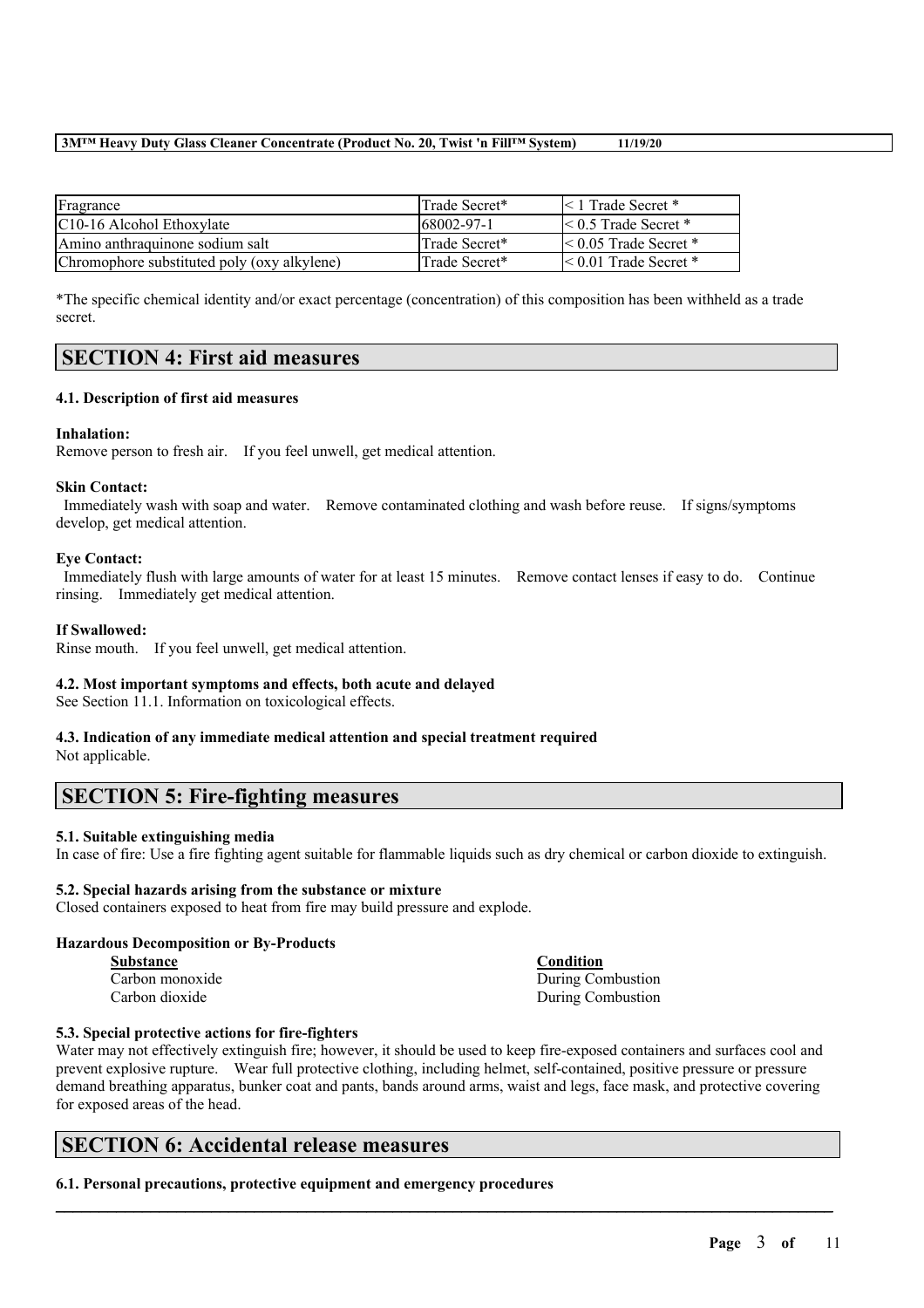Evacuate area. Keep away from heat/sparks/open flames/hot surfaces. - No smoking. Use only non-sparking tools. Ventilate the area with fresh air. For large spill, or spills in confined spaces, provide mechanical ventilation to disperse or exhaust vapors, in accordance with good industrial hygiene practice. Warning! A motor could be an ignition source and could cause flammable gases or vapors in the spill area to burn or explode. Refer to other sections of this SDS for information regarding physical and health hazards, respiratory protection, ventilation, and personal protective equipment.

## **6.2. Environmental precautions**

Avoid release to the environment. For larger spills, cover drains and build dikes to prevent entry into sewer systems or bodies of water.

## **6.3. Methods and material for containment and cleaning up**

Contain spill. Cover spill area with a fire extinguishing foam that is resistant to polar solvents. Working from around the edges of the spill inward, cover with bentonite, vermiculite, or commercially available inorganic absorbent material. Mix in sufficient absorbent until it appears dry. Remember, adding an absorbent material does not remove a physical, health, or environmental hazard. Collect as much of the spilled material as possible using non-sparking tools. Place in a metal container approved for transportation by appropriate authorities. Clean up residue with water. Seal the container. Dispose of collected material as soon as possible in accordance with applicable local/regional/national/international regulations.

# **SECTION 7: Handling and storage**

## **7.1. Precautions for safe handling**

For industrial/occupational use only. Not for consumer sale or use. This product is not intended to be used without prior dilution as specified on the product label. Grounding or safety shoes with electrostatic dissipating soles (ESD) are not required with a chemical dispensing system. Keep out of reach of children. Keep away from heat/sparks/open flames/hot surfaces. - No smoking. Use only non-sparking tools. Take precautionary measures against static discharge. Avoid breathing dust/fume/gas/mist/vapors/spray. Do not get in eyes, on skin, or on clothing. Do not eat, drink or smoke when using this product. Wash thoroughly after handling. Avoid release to the environment. Avoid contact with oxidizing agents (eg. chlorine, chromic acid etc.) Wear low static or properly grounded shoes. To minimize the risk of ignition, determine applicable electrical classifications for the process using this product and select specific local exhaust ventilation equipment to avoid flammable vapor accumulation. Ground/bond container and receiving equipment if there is potential for static electricity accumulation during transfer.

## **7.2. Conditions for safe storage including any incompatibilities**

Store in a well-ventilated place. Keep container tightly closed. Keep cool. Store away from acids. Store away from oxidizing agents.

# **SECTION 8: Exposure controls/personal protection**

## **8.1. Control parameters**

## **Occupational exposure limits**

If a component is disclosed in section 3 but does not appear in the table below, an occupational exposure limit is not available for the component.

| Ingredient           | $\mathsf{IC.A.S.}\,\mathsf{No.}$ | 'Agency      | Limit type                          | Additional Comments |
|----------------------|----------------------------------|--------------|-------------------------------------|---------------------|
| <b>IETHANOLAMINE</b> | 141-43-5                         | ACGIH        | TWA:3 ppm;STEL:6 ppm                |                     |
| <b>ETHANOLAMINE</b>  | $141 - 43 - 5$                   | <b>IOSHA</b> | $\text{TWA:6 mg/m3}(3 \text{ ppm})$ |                     |
|                      |                                  |              |                                     |                     |

 $\mathcal{L}_\mathcal{L} = \mathcal{L}_\mathcal{L} = \mathcal{L}_\mathcal{L} = \mathcal{L}_\mathcal{L} = \mathcal{L}_\mathcal{L} = \mathcal{L}_\mathcal{L} = \mathcal{L}_\mathcal{L} = \mathcal{L}_\mathcal{L} = \mathcal{L}_\mathcal{L} = \mathcal{L}_\mathcal{L} = \mathcal{L}_\mathcal{L} = \mathcal{L}_\mathcal{L} = \mathcal{L}_\mathcal{L} = \mathcal{L}_\mathcal{L} = \mathcal{L}_\mathcal{L} = \mathcal{L}_\mathcal{L} = \mathcal{L}_\mathcal{L}$ 

ACGIH : American Conference of Governmental Industrial Hygienists

AIHA : American Industrial Hygiene Association

CMRG : Chemical Manufacturer's Recommended Guidelines

OSHA : United States Department of Labor - Occupational Safety and Health Administration

TWA: Time-Weighted-Average

STEL: Short Term Exposure Limit

CEIL: Ceiling

#### **8.2. Exposure controls**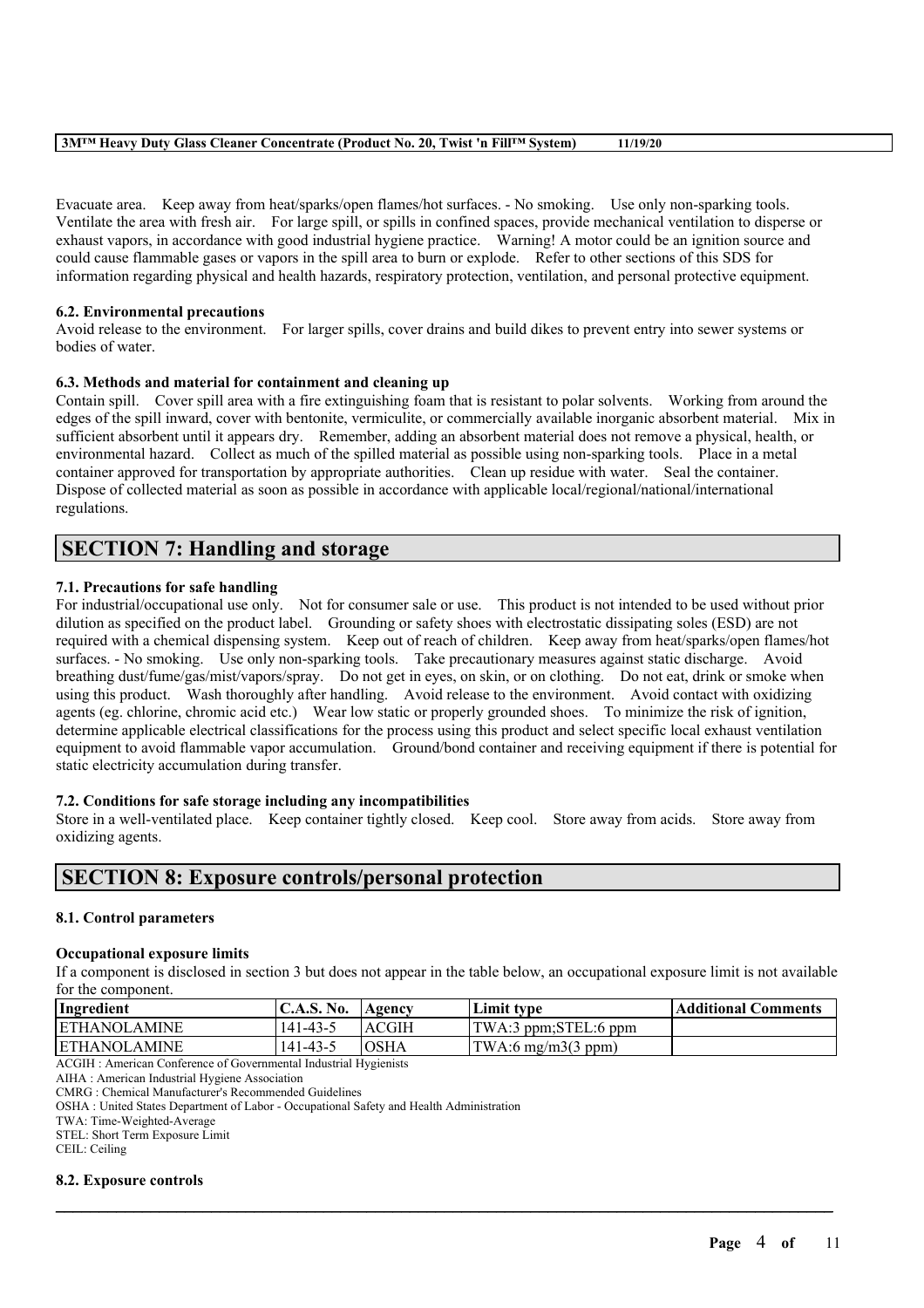## **8.2.1. Engineering controls**

NOTE: When used with a chemical dispensing system as directed, special ventilation is not required. Use general dilution ventilation and/or local exhaust ventilation to control airborne exposures to below relevant Exposure Limits and/or control dust/fume/gas/mist/vapors/spray. If ventilation is not adequate, use respiratory protection equipment. Use explosion-proof ventilation equipment.

## **8.2.2. Personal protective equipment (PPE)**

## **Eye/face protection**

NOTE: When used with a chemical dispensing system as directed, eye contact with the concentrate is not expected to occur. If the product is not used with a chemical dispensing system or if there is an accidental release, wear protective eye/face protection. Select and use eye/face protection to prevent contact based on the results of an exposure assessment. The following eye/face protection(s) are recommended: Full Face Shield

Indirect Vented Goggles

## **Skin/hand protection**

NOTE: When used with a chemical dispensing system as directed, skin contact with the concentrate is not expected to occur. If product is not used with a chemical dispensing system or if there is an accidental release:

Select and use gloves and/or protective clothing approved to relevant local standards to prevent skin contact based on the results of an exposure assessment. Selection should be based on use factors such as exposure levels, concentration of the substance or mixture, frequency and duration, physical challenges such as temperature extremes, and other use conditions. Consult with your glove and/or protective clothing manufacturer for selection of appropriate compatible gloves/protective clothing.

Note: Nitrile gloves may be worn over polymer laminate gloves to improve dexterity.

Gloves made from the following material(s) are recommended: Polymer laminate

## **Respiratory protection**

NOTE: When used with a chemical dispensing system as directed, respiratory protection is not required.

If product is not used with a chemical dispensing system or if there is an accidental release:

An exposure assessment may be needed to decide if a respirator is required. If a respirator is needed, use

 $\mathcal{L}_\mathcal{L} = \mathcal{L}_\mathcal{L} = \mathcal{L}_\mathcal{L} = \mathcal{L}_\mathcal{L} = \mathcal{L}_\mathcal{L} = \mathcal{L}_\mathcal{L} = \mathcal{L}_\mathcal{L} = \mathcal{L}_\mathcal{L} = \mathcal{L}_\mathcal{L} = \mathcal{L}_\mathcal{L} = \mathcal{L}_\mathcal{L} = \mathcal{L}_\mathcal{L} = \mathcal{L}_\mathcal{L} = \mathcal{L}_\mathcal{L} = \mathcal{L}_\mathcal{L} = \mathcal{L}_\mathcal{L} = \mathcal{L}_\mathcal{L}$ 

respirators as part of a full respiratory protection program. Based on the results of the exposure assessment, select from the following respirator type(s) to reduce inhalation exposure:

Half facepiece or full facepiece air-purifying respirator suitable for organic vapors

For questions about suitability for a specific application, consult with your respirator manufacturer.

# **SECTION 9: Physical and chemical properties**

## **9.1. Information on basic physical and chemical properties**

| Appearance              |                                          |
|-------------------------|------------------------------------------|
| <b>Physical state</b>   | Liquid                                   |
| <b>Color</b>            | Dark Blue-Violet                         |
| Odor                    | Floral                                   |
| Odor threshold          | No Data Available                        |
| pН                      | $9.3 - 10.5$                             |
| <b>Melting point</b>    | Not Applicable                           |
| <b>Boiling Point</b>    | 275 °F [ <i>Details</i> : Approximately] |
| <b>Flash Point</b>      | 118 °F [Test Method: Closed Cup]         |
| <b>Evaporation rate</b> | No Data Available                        |
|                         |                                          |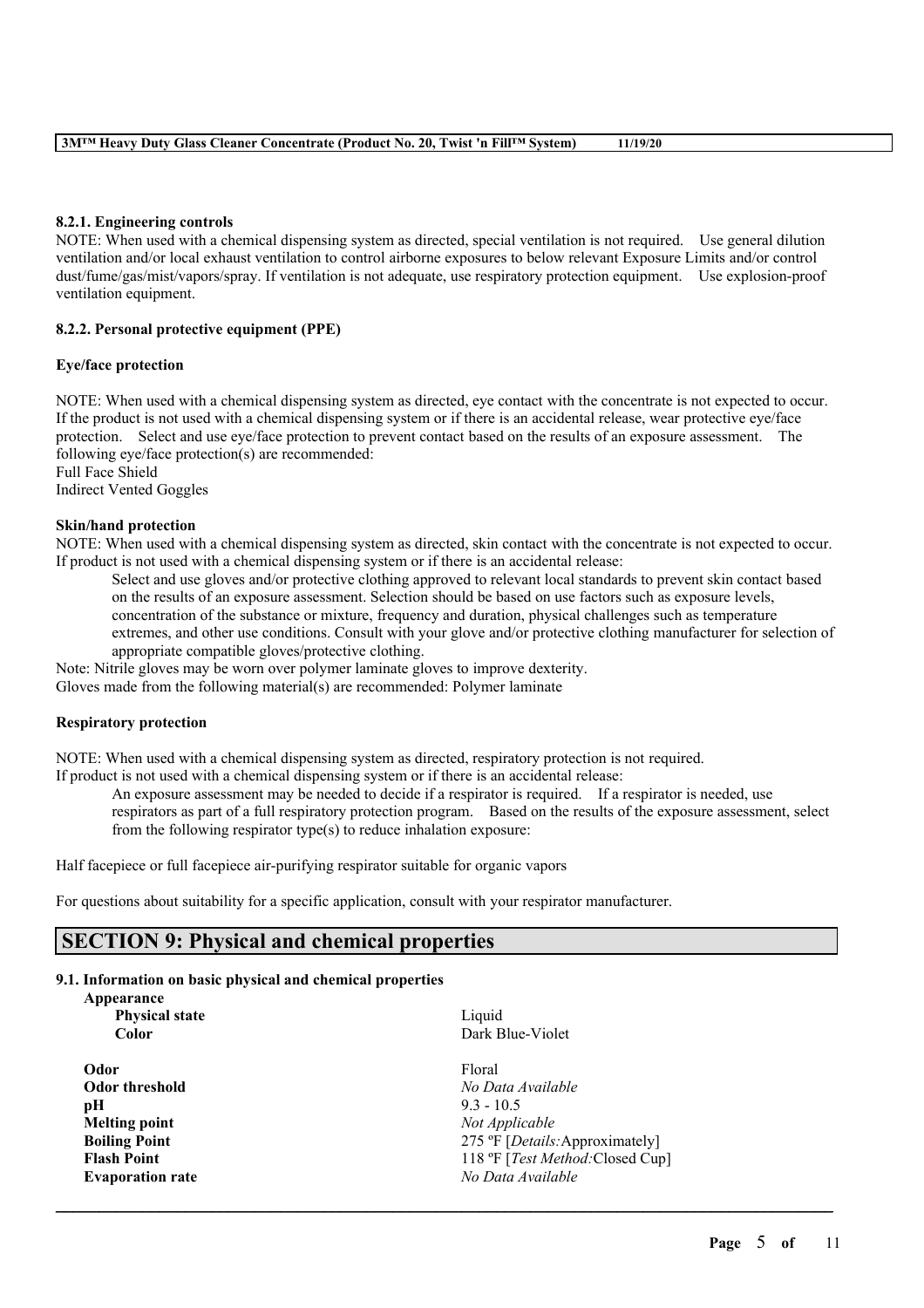| <b>Flammability</b> (solid, gas)          | Not Applicable                             |  |
|-------------------------------------------|--------------------------------------------|--|
| <b>Flammable Limits(LEL)</b>              | No Data Available                          |  |
| <b>Flammable Limits (UEL)</b>             | No Data Available                          |  |
| <b>Vapor Pressure</b>                     | No Data Available                          |  |
| <b>Vapor Density</b>                      | No Data Available                          |  |
| <b>Density</b>                            | $7.93$ lb/gal                              |  |
| <b>Specific Gravity</b>                   | $0.942 - 0.953$ [ <i>Ref Std:</i> WATER=1] |  |
| <b>Solubility in Water</b>                | Complete                                   |  |
| Solubility-non-water                      | No Data Available                          |  |
| Partition coefficient: n-octanol/water    | No Data Available                          |  |
| <b>Autoignition temperature</b>           | No Data Available                          |  |
| <b>Decomposition temperature</b>          | No Data Available                          |  |
| <b>Viscosity</b>                          | $\leq$ 3 centipoise                        |  |
| <b>Hazardous Air Pollutants</b>           | Not Applicable                             |  |
| <b>Volatile Organic Compounds</b>         | 60 - 65 $%$ weight                         |  |
| <b>Percent volatile</b>                   | $95 - 100\%$                               |  |
| <b>VOC Less H2O &amp; Exempt Solvents</b> | $860 - 890$ g/l                            |  |

## **SECTION 10: Stability and reactivity**

#### **10.1. Reactivity**

This material may be reactive with certain agents under certain conditions - see the remaining headings in this section.

## **10.2. Chemical stability**

Stable.

**10.3. Possibility of hazardous reactions** Hazardous polymerization will not occur.

**10.4. Conditions to avoid** Sparks and/or flames

#### **10.5. Incompatible materials**

Strong oxidizing agents

#### **10.6. Hazardous decomposition products**

None known.

**Substance Condition**

Refer to section 5.2 for hazardous decomposition products during combustion.

# **SECTION 11: Toxicological information**

The information below may not be consistent with the material classification in Section 2 if specific ingredient **classifications are mandated by a competent authority. In addition, toxicological data on ingredients may not be** reflected in the material classification and/or the signs and symptoms of exposure, because an ingredient may be present below the threshold for labeling, an ingredient may not be available for exposure, or the data may not be **relevant to the material as a whole.**

**11.1. Information on Toxicological effects**

**Signs and Symptoms of Exposure**

Based on test data and/or information on the components, this material may produce the following health effects: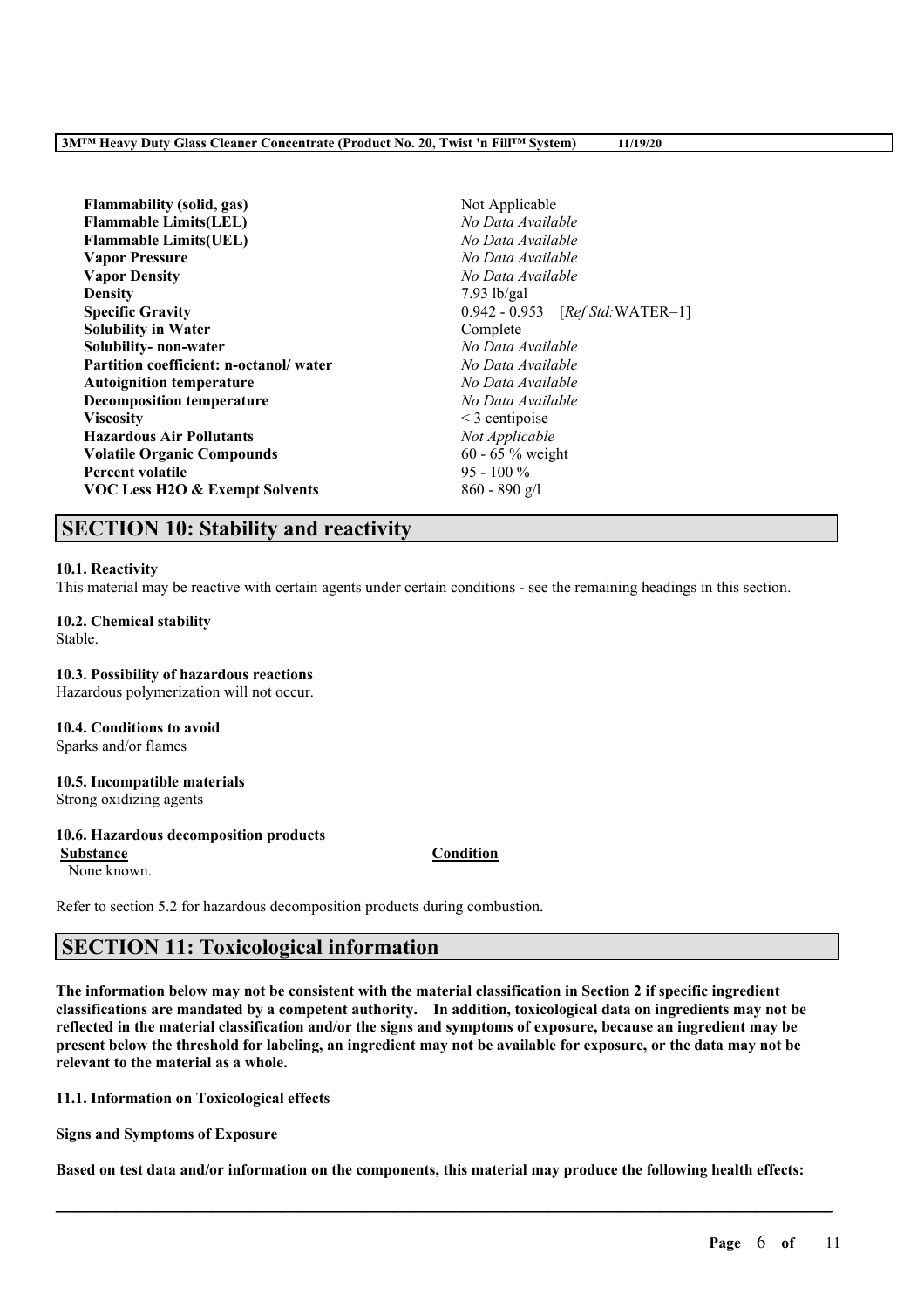## **Inhalation:**

Respiratory Tract Irritation: Signs/symptoms may include cough, sneezing, nasal discharge, headache, hoarseness, and nose and throat pain.

May cause additional health effects (see below).

## **Skin Contact:**

May be harmful in contact with skin.

Skin Irritation: Signs/symptoms may include localized redness, swelling, itching, dryness, cracking, blistering, and pain.

## **Eye Contact:**

Corrosive (Eye Burns): Signs/symptoms may include cloudy appearance of the cornea, chemical burns, severe pain, tearing, ulcerations, significantly impaired vision or complete loss of vision.

#### **Ingestion:**

May be harmful if swallowed.

Gastrointestinal Irritation: Signs/symptoms may include abdominal pain, stomach upset, nausea, vomiting and diarrhea.

May cause additional health effects (see below).

#### **Additional Health Effects:**

#### **Single exposure may cause target organ effects:**

Central Nervous System (CNS) Depression: Signs/symptoms may include headache, dizziness, drowsiness, incoordination, nausea, slowed reaction time, slurred speech, giddiness, and unconsciousness.

#### **Toxicological Data**

If a component is disclosed in section 3 but does not appear in a table below, either no data are available for that endpoint or the data are not sufficient for classification.

#### **Acute Toxicity**

| Name                         | Route                  | <b>Species</b> | Value                                                |
|------------------------------|------------------------|----------------|------------------------------------------------------|
| Overall product              | Dermal                 |                | No data available; calculated ATE2,000 - 5,000 mg/kg |
| Overall product              | Inhalation-            |                | No data available; calculated ATE > 50 mg/l          |
|                              | Vapor $(4 \text{ hr})$ |                |                                                      |
| Overall product              | Ingestion              |                | No data available; calculated ATE2,000 - 5,000 mg/kg |
| 1-PROPOXY-2-PROPANOL         | Dermal                 | Rabbit         | LD50 $2,805$ mg/kg                                   |
| 1-PROPOXY-2-PROPANOL         | Inhalation-            | Rat            | $LC50 > 11.8$ mg/l                                   |
|                              | Dust/Mist              |                |                                                      |
|                              | (4 hours)              |                |                                                      |
| 1-PROPOXY-2-PROPANOL         | Ingestion              | Rat            | LD50<br>$2,500$ mg/kg                                |
| ALKYL ETHOXY CARBOXYLIC ACID | Dermal                 | Rabbit         | $LD50 > 2,000$ mg/kg                                 |
| ALKYL ETHOXY CARBOXYLIC ACID | Ingestion              | Rat            | $LD50 > 2,000$ mg/kg                                 |
| <b>ETHANOLAMINE</b>          | Inhalation-            | official       | LC50 estimated to be 10 - 20 mg/l                    |
|                              | Vapor                  | classifica     |                                                      |
|                              |                        | tion           |                                                      |
| <b>ETHANOLAMINE</b>          | Dermal                 | Rabbit         | LD50<br>$0.000$ mg/kg                                |
| <b>ETHANOLAMINE</b>          | Ingestion              | Rat            | LD50<br>$1,720$ mg/kg                                |
| C10-16 Alcohol Ethoxylate    | Ingestion              | Rat            | LD50<br>$1,350$ mg/kg                                |

ATE = acute toxicity estimate

## **Skin Corrosion/Irritation**

| Name                         | <b>Species</b> | Value              |
|------------------------------|----------------|--------------------|
| 1-PROPOXY-2-PROPANOL         | Rabbit         | Minimal irritation |
| ALKYL ETHOXY CARBOXYLIC ACID | Rabbit         | Irritant           |
| ETHANOLAMINE                 | Rabbit         | Corrosive          |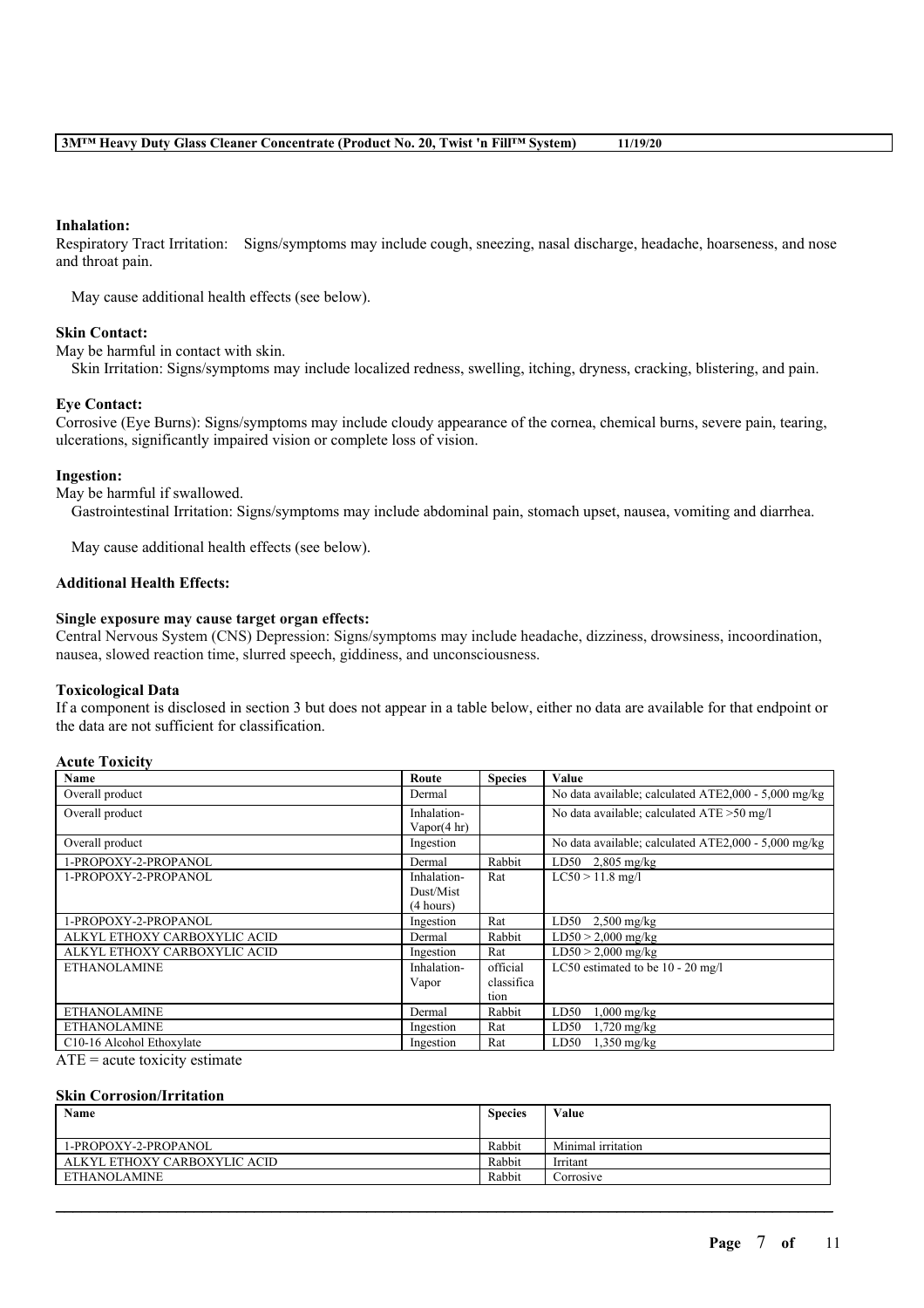| ≾thox∨late<br>ohol<br>$\Delta$ IC<br>$\cdot$ $\cdot$<br>.<br>л. | Rabbit | irritant<br>Milo |
|-----------------------------------------------------------------|--------|------------------|
|                                                                 |        |                  |

## **Serious Eye Damage/Irritation**

| Name                                   | <b>Species</b> | Value           |
|----------------------------------------|----------------|-----------------|
|                                        |                |                 |
| Overall product                        | In vitro       | Corrosive       |
|                                        | data           |                 |
| 1-PROPOXY-2-PROPANOL                   | Rabbit         | Severe irritant |
| ALKYL ETHOXY CARBOXYLIC ACID           | Rabbit         | Corrosive       |
| ETHANOLAMINE                           | Rabbit         | Corrosive       |
| C <sub>10</sub> -16 Alcohol Ethoxylate | Rabbit         | Corrosive       |

## **Skin Sensitization**

| Name                                   | <b>Species</b>          | Value          |
|----------------------------------------|-------------------------|----------------|
| <b>AMINE</b><br><b>ETHANOLA</b>        | $\sim$ $\sim$<br>Guinea | Not classified |
|                                        | pig                     |                |
| C <sub>10</sub> -16 Alcohol Ethoxylate | Human                   | Not classified |

#### **Respiratory Sensitization**

For the component/components, either no data are currently available or the data are not sufficient for classification.

## **Germ Cell Mutagenicity**

| Name                 | Route    | Value         |
|----------------------|----------|---------------|
|                      |          |               |
| 1-PROPOXY-2-PROPANOL | In Vitro | Not mutagenic |
| ETHANOLAMINE         | In Vitro | Not mutagenic |
| <b>ETHANOLAMINE</b>  | In vivo  | Not mutagenic |

#### **Carcinogenicity**

For the component/components, either no data are currently available or the data are not sufficient for classification.

## **Reproductive Toxicity**

## **Reproductive and/or Developmental Effects**

| Name                 | Route      | Value                          | <b>Species</b> | <b>Test Result</b> | Exposure        |
|----------------------|------------|--------------------------------|----------------|--------------------|-----------------|
|                      |            |                                |                |                    | <b>Duration</b> |
| 1-PROPOXY-2-PROPANOL | Inhalation | Not classified for development | Rat            | NOAEL 3.6          | during          |
|                      |            |                                |                | mg/l               | organogenesi    |
|                      |            |                                |                |                    |                 |
| <b>ETHANOLAMINE</b>  | Dermal     | Not classified for development | Rat            | <b>NOAEL 225</b>   | during          |
|                      |            |                                |                | mg/kg/day          | organogenesi    |
|                      |            |                                |                |                    |                 |
| <b>ETHANOLAMINE</b>  | Ingestion  | Not classified for development | Rat            | <b>NOAEL 616</b>   | during          |
|                      |            |                                |                | mg/kg/day          | organogenesi    |
|                      |            |                                |                |                    |                 |

## **Target Organ(s)**

## **Specific Target Organ Toxicity - single exposure**

| Name                                          | Route      | Target Organ(s)                      | Value                                                                              | <b>Species</b>                | <b>Test Result</b>                    | Exposure<br><b>Duration</b> |
|-----------------------------------------------|------------|--------------------------------------|------------------------------------------------------------------------------------|-------------------------------|---------------------------------------|-----------------------------|
| 1-PROPOXY-2-<br>PROPANOL                      | Inhalation | central nervous<br>system depression | May cause drowsiness or<br>dizziness                                               | Multiple<br>animal<br>species | LOAEL 10.8<br>mg/l                    | 6 hours                     |
| 1-PROPOXY-2-<br><b>PROPANOL</b>               | Inhalation | respiratory irritation               | Some positive data exist, but the<br>data are not sufficient for<br>classification |                               | <b>NOAEL Not</b><br>available         |                             |
| 1-PROPOXY-2-<br><b>PROPANOL</b>               | Ingestion  | central nervous<br>system depression | May cause drowsiness or<br>dizziness                                               | Rat                           | <b>LOAEL</b><br>$1,770 \text{ mg/kg}$ | not applicable              |
| <b>ALKYL ETHOXY</b><br><b>CARBOXYLIC ACID</b> | Inhalation | respiratory irritation               | Some positive data exist, but the<br>data are not sufficient for<br>classification |                               | <b>NOAEL Not</b><br>available         |                             |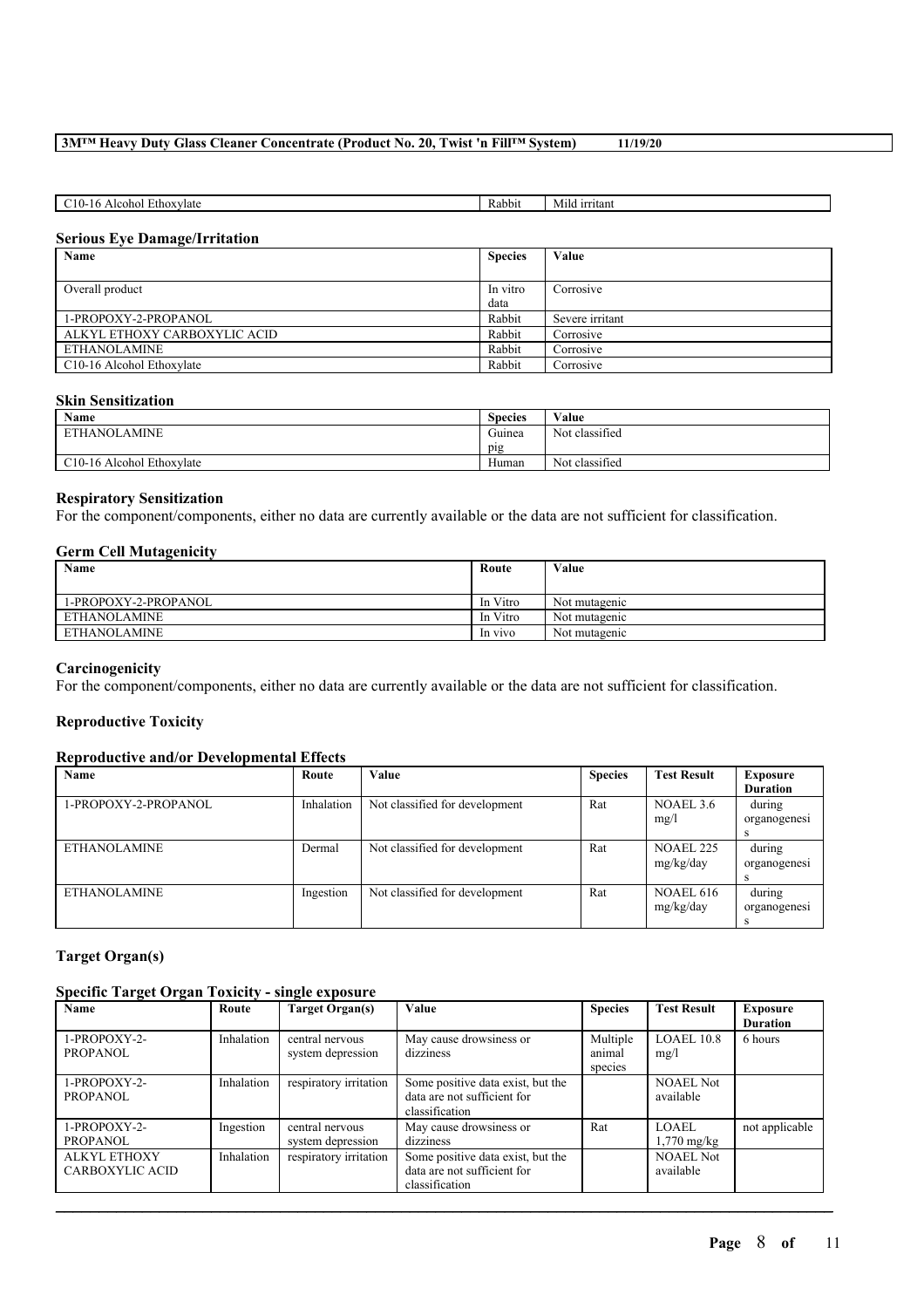| AMINE<br><b>DITT</b><br>NOI<br>HА | Inhalation | <sup>,</sup> irritation<br>respiratory | cause respiratory<br>∕ irritation<br>May | Human<br>and | Not<br>' NOAEL<br>. .<br>available |  |
|-----------------------------------|------------|----------------------------------------|------------------------------------------|--------------|------------------------------------|--|
|                                   |            |                                        |                                          | anımal       |                                    |  |

#### **Specific Target Organ Toxicity - repeated exposure**

| Name                | Route      | Target Organ(s)       | Value          | <b>Species</b> | <b>Test Result</b>   | <b>Exposure</b> |
|---------------------|------------|-----------------------|----------------|----------------|----------------------|-----------------|
|                     |            |                       |                |                |                      | <b>Duration</b> |
| 1-PROPOXY-2-        | Inhalation | liver   kidney and/or | Not classified | Rat            | NOAEL 9.5            | 11 days         |
| <b>PROPANOL</b>     |            | bladder               |                |                | mg/l                 |                 |
| <b>ETHANOLAMINE</b> | Inhalation | liver   kidney and/or | Not classified | Multiple       | <b>NOAEL</b>         | 5 weeks         |
|                     |            | bladder   respiratory |                | animal         | $0.656 \text{ mg/l}$ |                 |
|                     |            | system                |                | species        |                      |                 |
| <b>ETHANOLAMINE</b> | Ingestion  | hematopoietic         | Not classified | Rat            | <b>NOAEL Not</b>     |                 |
|                     |            | system   liver        |                |                | available            |                 |
|                     |            | kidney and/or         |                |                |                      |                 |
|                     |            | bladder   respiratory |                |                |                      |                 |
|                     |            | system                |                |                |                      |                 |

#### **Aspiration Hazard**

For the component/components, either no data are currently available or the data are not sufficient for classification.

## Please contact the address or phone number listed on the first page of the SDS for additional toxicological information **on this material and/or its components.**

# **SECTION 12: Ecological information**

## **Ecotoxicological information**

Please contact the address or phone number listed on the first page of the SDS for additional ecotoxicological information on this material and/or its components.

## **Chemical fate information**

Please contact the address or phone number listed on the first page of the SDS for additional chemical fate information on this material and/or its components.

# **SECTION 13: Disposal considerations**

## **13.1. Disposal methods**

Dispose of contents/ container in accordance with the local/regional/national/international regulations.

Incinerate in a permitted waste incineration facility. Dispose of waste product in a permitted industrial waste facility. As a disposal alternative, utilize an acceptable permitted waste disposal facility. Empty drums/barrels/containers used for transporting and handling hazardous chemicals (chemical substances/mixtures/preparations classified as Hazardous as per applicable regulations) shall be considered, stored, treated  $\&$  disposed of as hazardous wastes unless otherwise defined by applicable waste regulations. Consult with the respective regulating authorities to determine the available treatment and disposal facilities.

 $\mathcal{L}_\mathcal{L} = \mathcal{L}_\mathcal{L} = \mathcal{L}_\mathcal{L} = \mathcal{L}_\mathcal{L} = \mathcal{L}_\mathcal{L} = \mathcal{L}_\mathcal{L} = \mathcal{L}_\mathcal{L} = \mathcal{L}_\mathcal{L} = \mathcal{L}_\mathcal{L} = \mathcal{L}_\mathcal{L} = \mathcal{L}_\mathcal{L} = \mathcal{L}_\mathcal{L} = \mathcal{L}_\mathcal{L} = \mathcal{L}_\mathcal{L} = \mathcal{L}_\mathcal{L} = \mathcal{L}_\mathcal{L} = \mathcal{L}_\mathcal{L}$ 

## **EPA Hazardous Waste Number (RCRA):** D001 (Ignitable)

# **SECTION 14: Transport Information**

For Transport Information, please visit http://3M.com/Transportinfo or call 1-800-364-3577 or 651-737-6501.

# **SECTION 15: Regulatory information**

## **15.1. US Federal Regulations**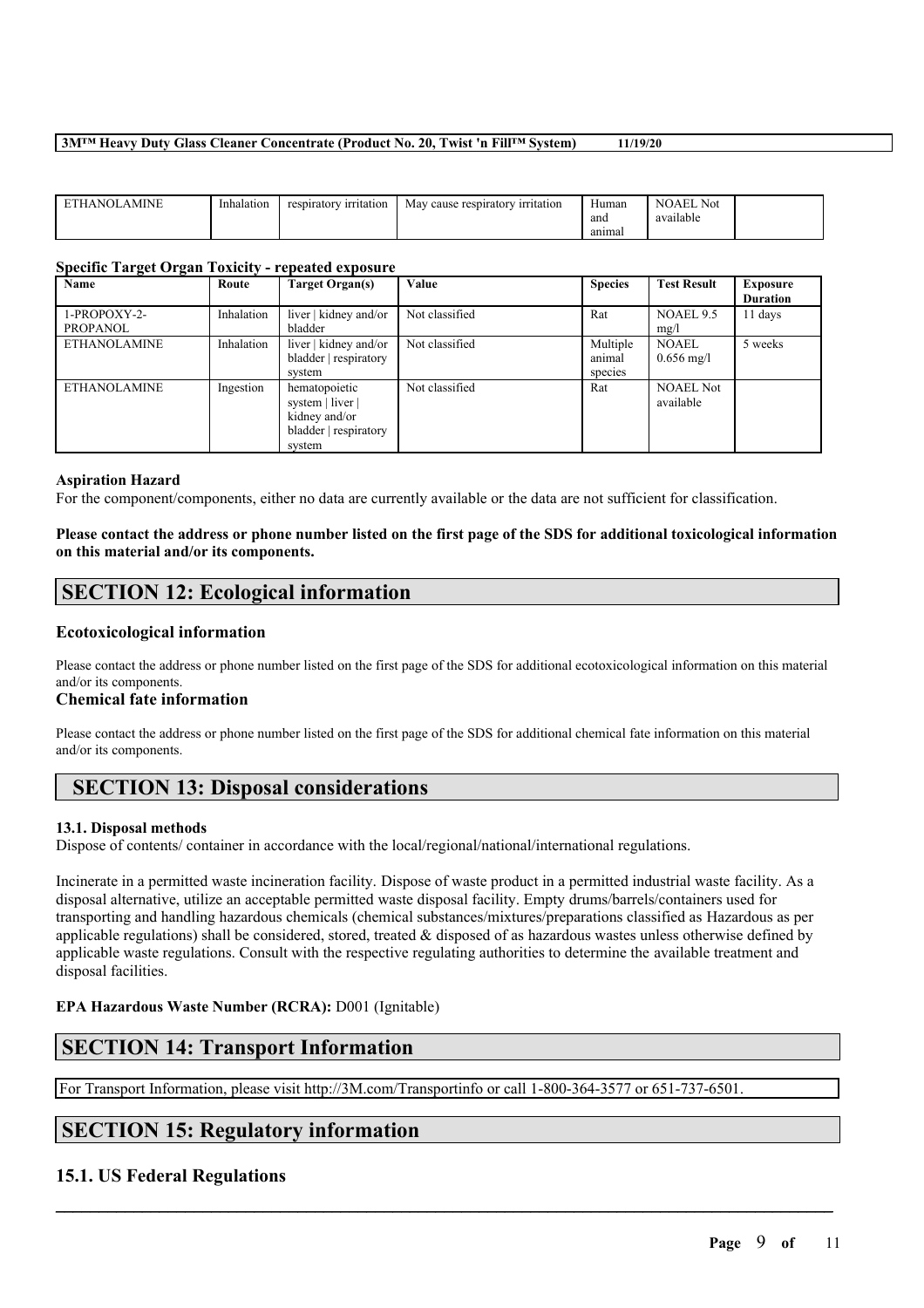Contact 3M for more information.

# **EPCRA 311/312 Hazard Classifications:**

**Physical Hazards**

Flammable (gases, aerosols, liquids, or solids)

## **Health Hazards**

Serious eye damage or eye irritation

Skin Corrosion or Irritation

Specific target organ toxicity (single or repeated exposure)

## **15.2. State Regulations**

Contact 3M for more information.

## **15.3. Chemical Inventories**

The components of this product are in compliance with the new substance notification requirements of CEPA.

The components of this material are in compliance with the China "Measures on Environmental Management of New Chemical Substance". Certain restrictions may apply. Contact the selling division for additional information.

The components of this product are in compliance with the chemical notification requirements of TSCA. All required components of this product are listed on the active portion of the TSCA Inventory.

Contact 3M for more information.

## **15.4. International Regulations**

Contact 3M for more information.

**This SDS has been prepared to meet the U.S. OSHA Hazard Communication Standard, 29 CFR 1910.1200.**

# **SECTION 16: Other information**

## **NFPA Hazard Classification**

**Health:** 3 **Flammability:** 2 **Instability:** 0 **Special Hazards:** None

National Fire Protection Association (NFPA) hazard ratings are designed for use by emergency response personnel to address the hazards that are presented by short-term, acute exposure to a material under conditions of fire, spill, or similar emergencies. Hazard ratings are primarily based on the inherent physical and toxic properties of the material but also include the toxic properties of combustion or decomposition products that are known to be generated in significant quantities.

## **HMIS Hazard Classification Health:** 3 **Flammability:** 2 **Physical Hazard:** 0 **Personal Protection:** X - See PPE section.

Hazardous Material Identification System (HMIS® IV) hazard ratings are designed to inform employees of chemical hazards in the workplace. These ratings are based on the inherent properties of the material under expected conditions of normal use and are not intended for use in emergency situations. HMIS® IV ratings are to be used with a fully implemented HMIS® IV program. HMIS® is a registered mark of the American Coatings Association (ACA).

| <b>Document Group:</b> | 29-9254-3 | <b>Version Number:</b>  | 6.00     |
|------------------------|-----------|-------------------------|----------|
| <b>Issue Date:</b>     | 11/19/20  | <b>Supercedes Date:</b> | 01/05/18 |

DISCLAIMER: The information in this Safety Data Sheet (SDS) is believed to be correct as of the date issued. 3M MAKES NO WARRANTIES, EXPRESSED OR IMPLIED, INCLUDING, BUT NOT LIMITED TO, ANY IMPLIED WARRANTY